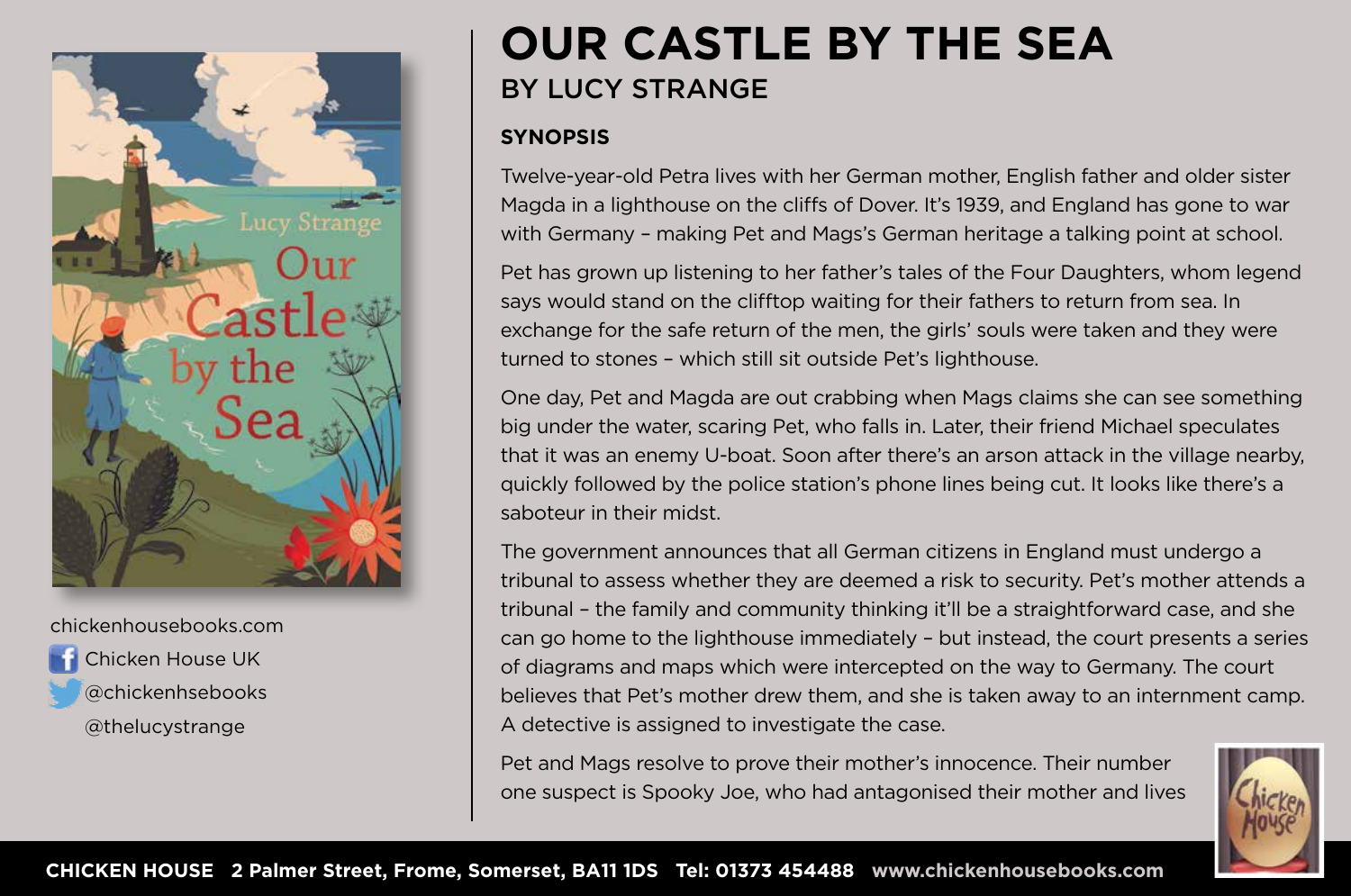alone. The girls spy on him one morning, and Magda steals some paper from him showing a list of handwritten numbers.

The government decrees a new Treachery Act, in which anyone found to be aiding the enemy will be hanged. Pet and Mags read a letter from their mother in which she says she will confess to being guilty – but Pet overhears a conversation in which her father confesses to the detective to being the one who sent the information to Germany. Pet doesn't understand – her father isn't on the side of the Nazis, so why would he do it?

Magda and her father argue over Magda going to Dunkirk to help rescue English troops. She's a skilled sailor and wants to help, and as a compromise her father decides he'll be the one to go instead – but Mags sneaks away anyway, leaving Pet a note. All night, Pet night waits for her sister and father to come home – but eventually, when Mags comes back, she's alone. She was separated from her father after their boat hit a mine, and though she searched for him all night, she was forced to leave without him. The two sisters mourn their father at a memorial service.

Soon after, Pet sees a German bomber incoming. It's quickly shot down by a Spitfire, and she sees a German soldier eject from the aircraft. She runs down to the beach to see Spooky Joe pulling him to the shore, and the soldier mutters something about a signal in the cliffs.

Pet and Magda find out they are to be evacuated separately, led by the kind Mrs Baron, and so decide to hide out in a nearby cave. When Pet sneaks back to the lighthouse to lock the door, she spots their friend Michael – Mrs Baron's son – cutting the telephone lines on a telegraph pole. She tells the police, but they don't believe her – so Pet confronts him herself. She finds out Michael's father was a supporter of Hitler, and Michael is trying to help the invasion come about – but just when Michael tries to throw Pet over the side of the cliff, a bomb hits and the cliff crumbles.

Pet wakes up with Spooky Joe at her side, who reveals he is their grandfather. Michael's body hasn't been found, and to her dismay Pet realises she can no longer use her legs. Mrs Baron is bereft at the loss of her son, as is Mags, whom Pet realises was in love with Michael. Pet resolves not to tell anyone about Michael's sabotage.

One night – while Grandpa Joe is away for the day and Mags is out – Pet hears planes and gunfire, as well as somebody breaking into the lighthouse. Its Mrs Baron – here to finish the work Michael started, by using the lighthouse to signal to the German boats. She tries to incapacitate Pet with chloroform, but the detective manages to apprehend her. Pet uses the lighthouse to tell the German boats to abandon the landing.

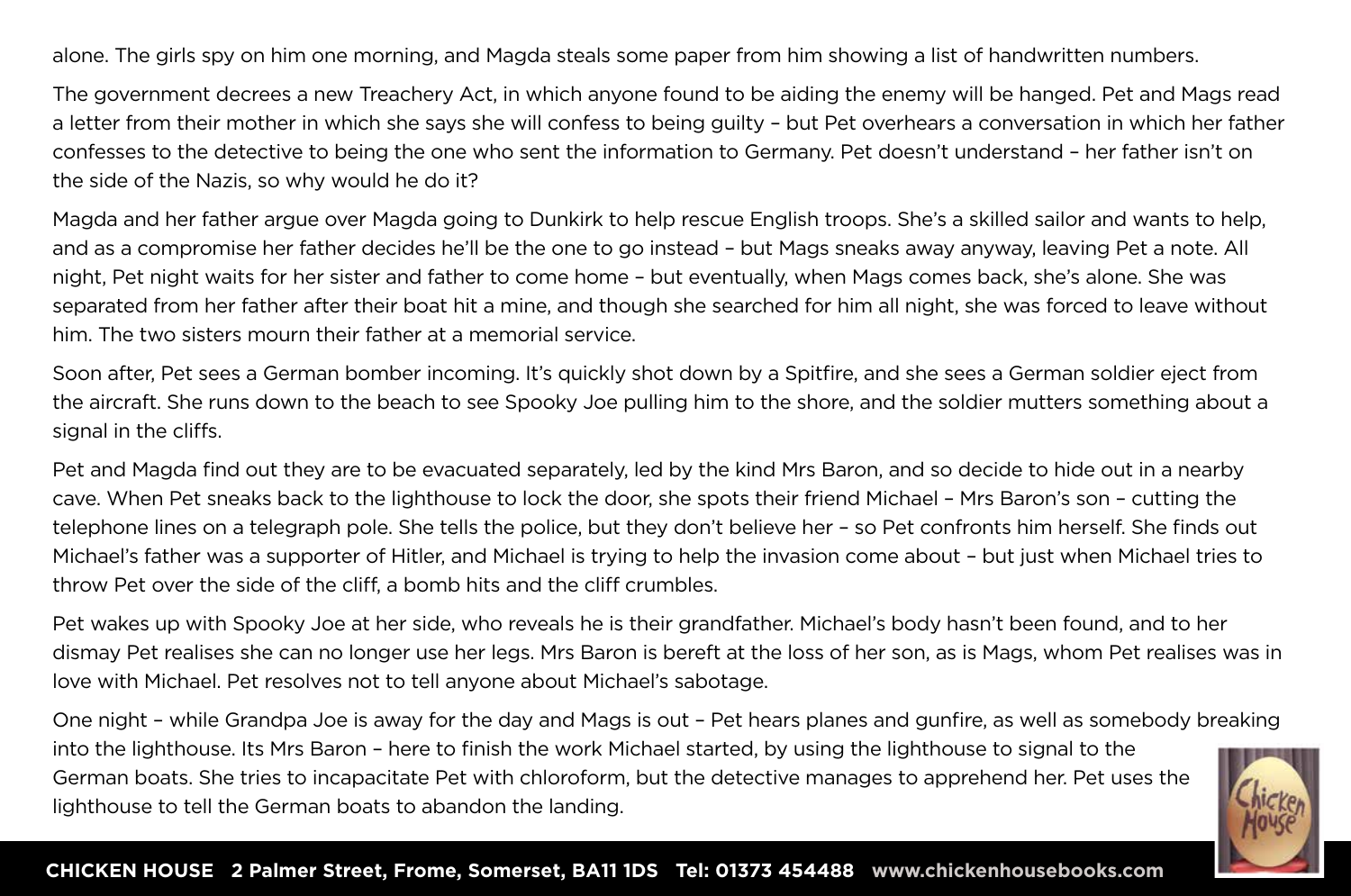Pet finds out Michael is still alive, and has been hiding in the caves – aided by Mags, who didn't realise what he was doing. The sisters find out that Grandpa Joe had had his own suspicions about the Barons, and the list they stole from him were records of her movements, which the police are able to use as evidence against her. It turns out that Mrs Baron blackmailed Pet and Magda's father into sending the information to the Germans.

The novel ends with Pet drawing her mother coming home, leaving it up to the reader to decide whether this is real or imagined.

# **WHAT THE PUBLISHER SAYS …**

*'In this thrilling wartime novel, a family lives in a lighthouse on the English coast, surrounded by the threat of invasion. Hidden truths, twists and revelations kept me gripped and guessing all the way through – but eventually our heroes have to face up to what* seems *like an impossible choice: family or country? (Which would you choose?) But there's more. Mystical forces are at work, guiding their destinies … This is a world of fate, family, myth and adventure – are you brave enough to enter?'* BARRY CUNNINGHAM, CHICKEN HOUSE

## **AUTHOR BACKGROUND**

Lucy Strange worked as an actor, singer and storyteller before becoming a secondary school English teacher. She lives in the Kent countryside with her partner James, their baby boy and a tortoiseshell cat known as the Moo. *Our Castle by the Sea* is Lucy's second novel for Chicken House, following her critically acclaimed debut, *The Secret of Nightingale Wood*.

## **AUTHOR MOTIVATION**

'*Our Castle by the Sea* began with a painting – a very beautiful watercolour of the view from the lantern room of the Belle Tout lighthouse, by Eric Ravilious. When I first saw this painting I was captivated by the unique perspective – the shape of the room, the windows, and the glorious feeling of air, light, sea and sky beyond. I knew straight away that I wanted to write a story told from this viewpoint.

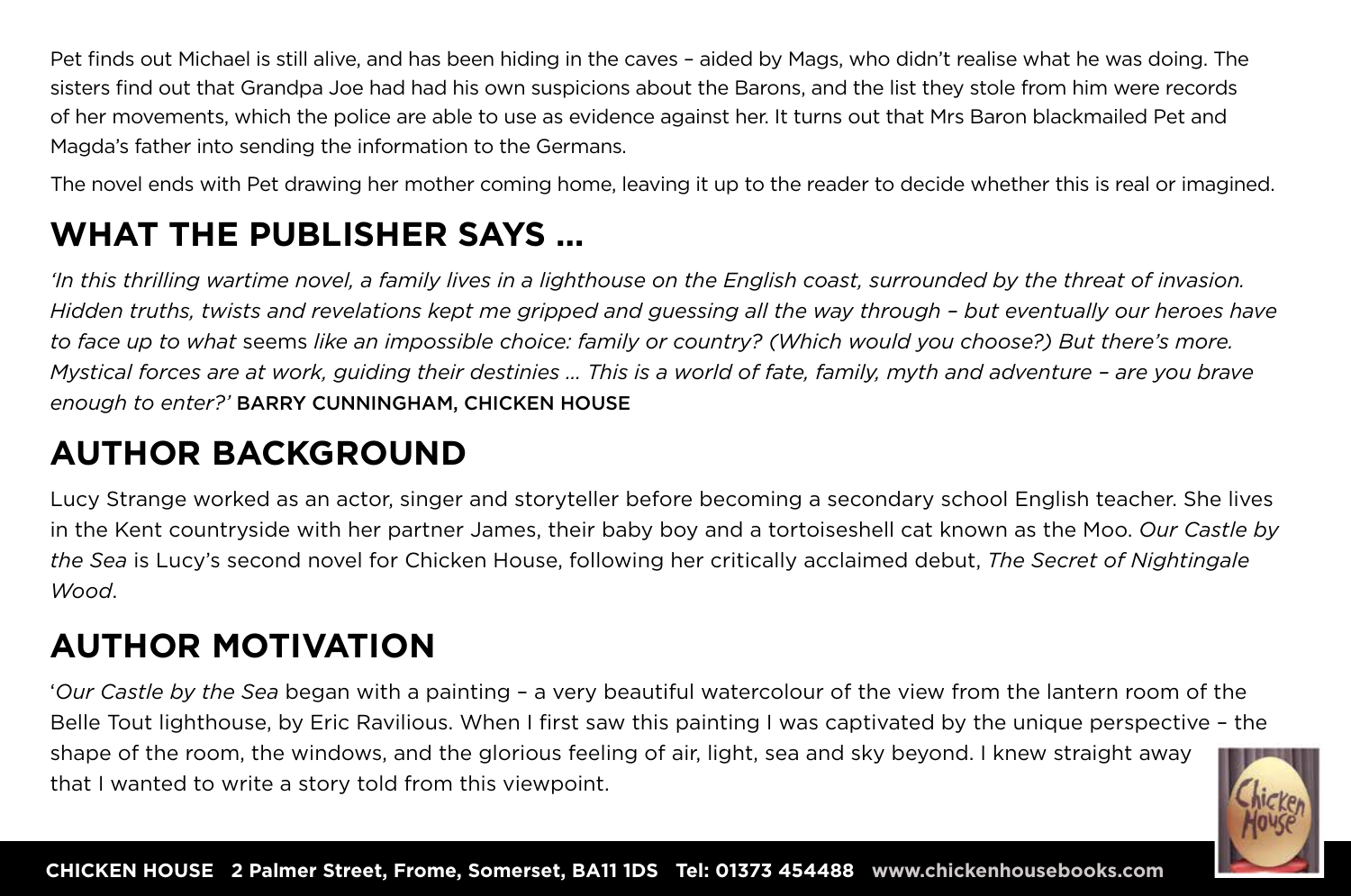*Our Castle by the Sea* was always a Second World War story, and, as I played with different ideas, the characters gradually emerged from my imagination: our narrator – Petra Zimmerman Smith, her sister Magda, their English father (the lighthouse keeper), and their artistic German mother. I wanted to explore what happens to people – to a family, and the wider community – when they are under the immense and cruel pressure of war. Through the events in the story, themes such as nationalism, xenophobia and prejudice are raised. I think it is very important for us to address and discuss issues such as these in today's world.

Once I began researching the Second World War, I found out about lots of things that went on to become important parts of the story, such as the categorisation of enemy aliens, internment camps, and the evacuation of Dunkirk. Just as history can spark ideas for a writer, geography can too: the dreaded Wyrm in the story is inspired by Goodwin Sands near Dover – a sandbank which has indeed sunk and swallowed up hundreds of ships over the centuries.

I have also taken inspiration from folklore: the myth of the Daughters of Stone was inspired by real megaliths such as the Merry Maidens in Cornwall, and Long Meg and her Daughters in Cumbria. According to legend, The Merry Maidens were girls who were cursed and turned to stone for dancing on a Sunday, and Long Meg was said to be a witch! It was important to me that the Daughters of Stone were noble, heroic characters, though – after all, our protagonist, Petra, knows deep down in her bones that she will – some day, somehow – become one of them …' LUCY STRANGE

### **THEMES**

- Myths and legends
- Loss and grief
- Historical and wartime fiction
- Secrets, truth and trust
- Morality and responsibility
- Prejudice and patriotism
- Courage and heroism

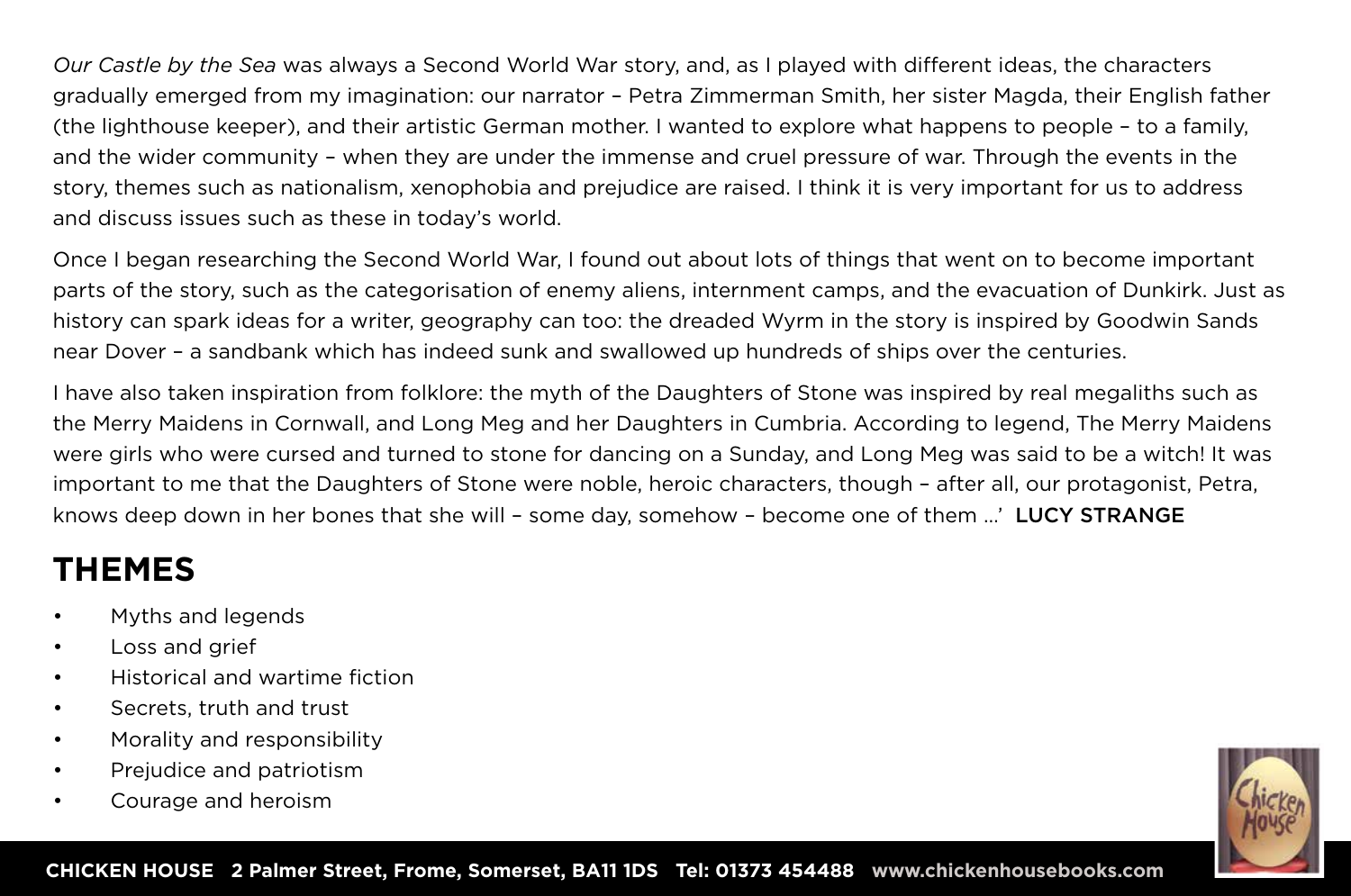# **WRITING STYLE**

*Our Castle by the Sea* is a classic-feeling adventure novel, set in Dover during the beginning of the Second World War. It is written in first person past tense, and the narrative unfolds in an exciting and perfectly-paced linear arc. There is peril aplenty as Pet and Mags uncover the mystery of the saboteur in their midst, intertwined with real historical events such as the Dunkirk evacuation. The novel is split into three parts, each depicting a different season, and ends on an epilogue. *49 chapters, 321 pages, ages 9+*

### **PUPIL ACTIVITIES**

### *1. From fact to fiction*

In *Our Castle by the Sea*, Lucy Strange places Pet and Mags, fictional characters, into true history. This is a method commonly used by historical fiction writers, to help the reader connect to a time which might seem very far away from what they know.

As a class, discuss: which historical events from the last 100 years do you think have had the most significant impact on our world today? Why do you think this? What impact have they had? Between you, try to come up with five that you think have left an important lasting impression on the world today.

### *2. The Dunkirk Evacuation*

The Dunkirk evacuation was a real-life event which happened during the Second World War, in which British soldiers were rescued from the beaches and harbour of the French town of Dunkirk. In the novel, Mags and her father use their boats to help the rescue effort, and are caught up right in the middle of the action.

In small groups, research the events of the Dunkirk evacuation. When did it happen? How did the British soldiers come to be on the beach? How many soldiers were rescued? How long did it take to evacuate them all?

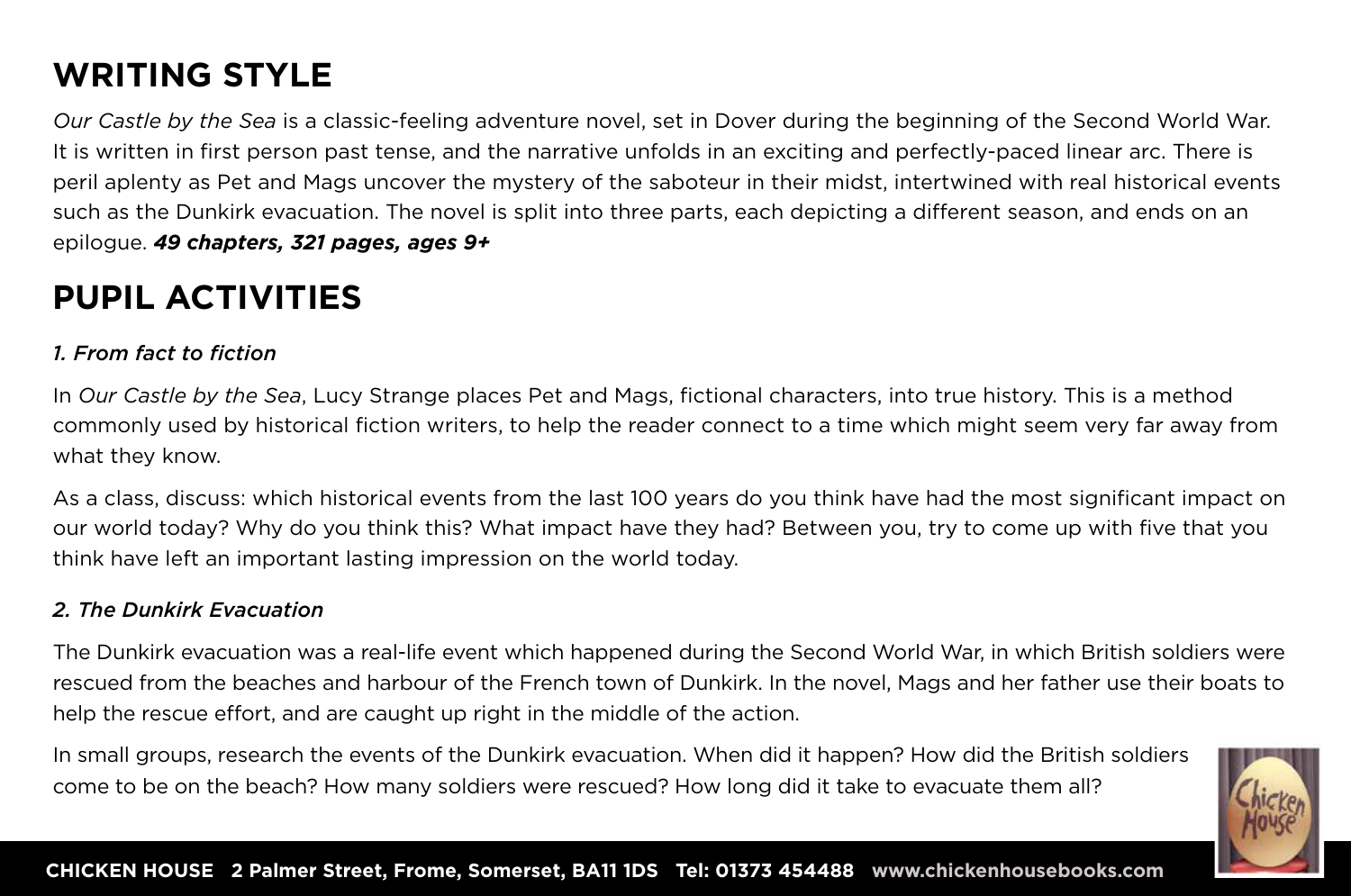Create a comic strip depicting all the major events of the Dunkirk evacuation. You may like to create a new character, through whose eyes we see events unfold – or perhaps you'd like to show what happened from Mags, her father or Kipper's perspectives.

#### *3. Painting a Picture*

*'Everything has a song, Pet,' Mutti said softly. 'If you listen carefully to the song of something as you are drawing, it will help you capture its soul.'* (Page 87)

Pet has inherited her Mutti's talent for drawing and painting. The author uses this to great effect, creating a wonderfully evocative and emotional epilogue through depicting Pet's drawing. Pet finds comfort in drawing in her sketchbook, and often sketches the views she can see from the lighthouse. After Mutti tells her to listen for a song while she is drawing, she listens to the sound of the sea while she sketches it.

As a class, look through the first part of the novel and collate any descriptions of Pet and Magda's surroundings. What do we know of the setting? How do you visualise it – is your interpretation the same as your classmates?

Now, ask your teacher to find a recording of coastal sounds – this might be the sound of waves or seagull cries. Listen to it as you use the author's descriptions to draw Pet and Magda's surroundings. You might choose to draw a view from the lighthouse, or a map, or a scene from the novel with Pet and Mags in it – whichever image the sounds evoke. You can do this with pencil, paint, or create a collage. When you are finished, create a class display of your art.

#### *4. Cracking the Code*

In the novel, Grandpa Joe creates a code to keep track of Mrs Baron's movements. When Mags steals it, though they make lots of guesses the sisters aren't able to decipher it – and are only able to understand what the letters mean once Grandpa Joe explains it to them.

Codes and codebreakers were used extensively throughout the Second World War. In fact, there were

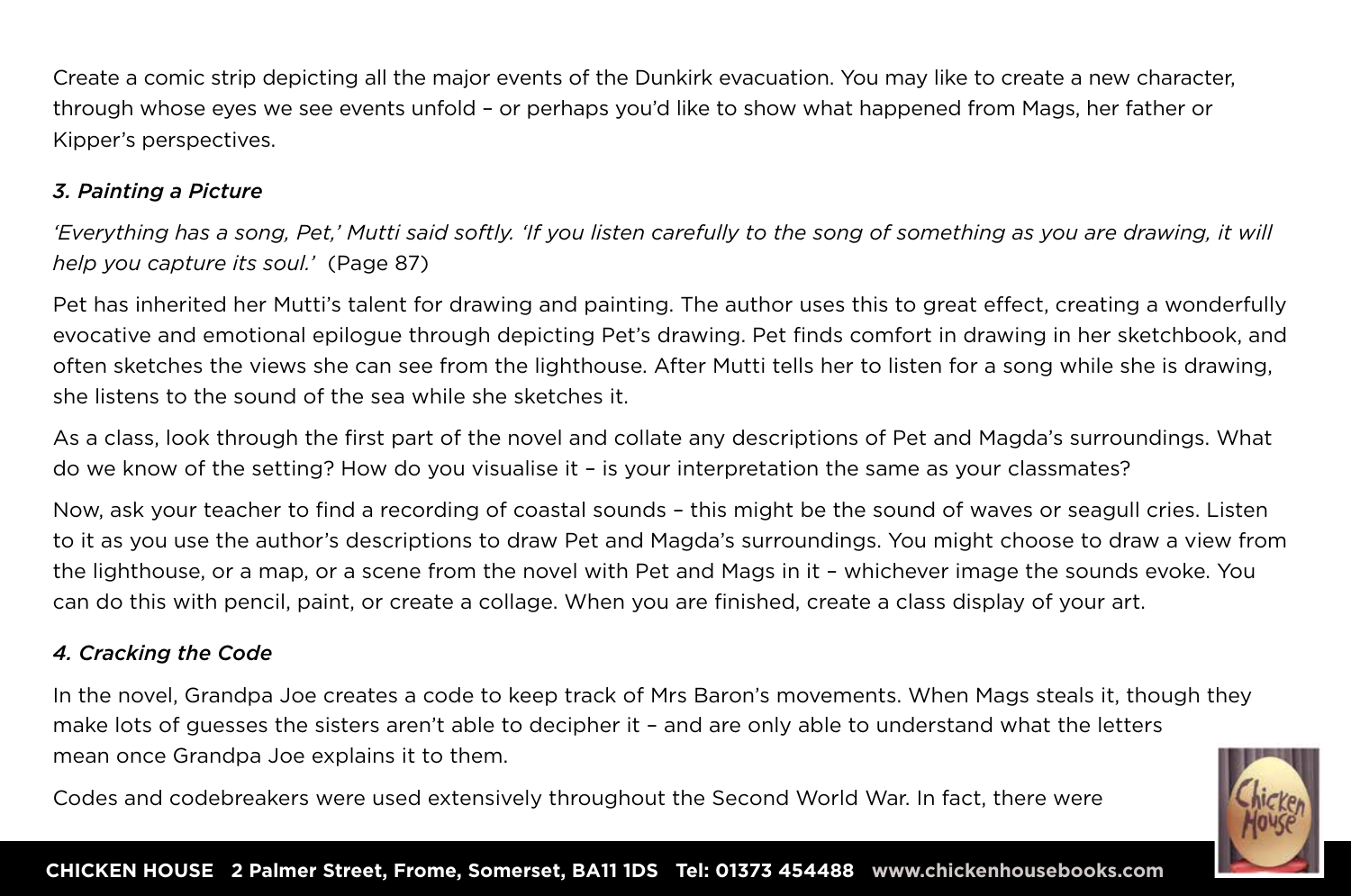whole teams of people attempting to crack codes. You may have heard of Alan Turing, who worked for the British government during WW2, and managed to break the secret code that Germany used to communicate – which they did through machine called Enigma. In small groups, research this – what was the Enigma code, and what impact did it have? Make a PowerPoint presentation on your findings.

## **WRITING PROMPTS/DISCUSSION QUESTIONS**

1. *I will keep his terrible secret all by myself and I will never let it go – it is my secret to keep for the rest of my life.*  (Page 190)

After Pet initially finds out about Michael's betrayal and believes him dead, she opts not to tell Mags about his true nature. She does the same after their father dies, and she believes him to be a traitor. Why do you think she kept these secrets to herself? Do you think she did the right thing? What would you do, if you were Pet?

2. *Spring, 1941 …*

Why do you think the author chose to include an epilogue? How did you interpret the novel's ending? Do you think it really happened? If not, why not?

3. *'Hello, Spooky Joe,' I said.*

 *He smiled. 'That's Grandpa Joe to you, young lady.'* (Page 260)

Pet and Mags only find out that Spooky Joe is their grandfather in the second half of the novel, even though he lives very close to them. Why do you think their mother and father didn't tell them? Why do you think Joe never said anything himself? If you were in Pet and Mags' shoes, would you want to know?

4. *'I spent so long hating what I thought was the enemy,' he whispered hoarsely, 'but it turns out that time is the greatest enemy of all.'* (Page 263)